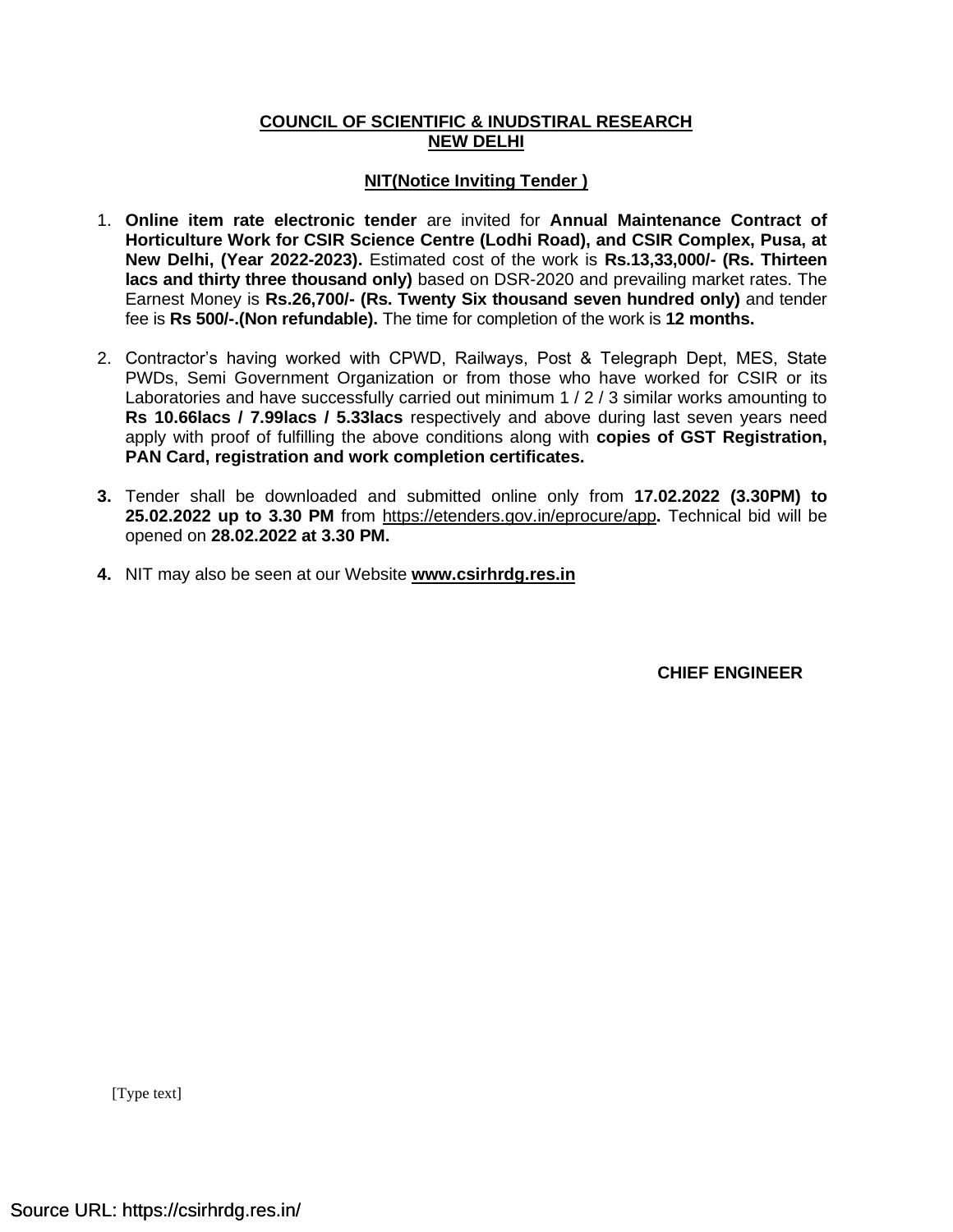### **F.No: 11-5(200)/2022-23-Engg./CSIR Cx. COUNCIL OF SCIENTIFIC AND INDUSTRIAL RESEARCH**

#### **NEW DELHI**

1. Online Item-rate e-tenders are hereby invited through e-tendering portal <https://etenders.gov.in/eprocure/app> for the work of "**Annual Maintenance Contract of Horticulture Work for CSIR Science Centre (Lodhi Road), and CSIR Complex, Pusa, at New Delhi, (Year 2022-23)**" from contractors having worked with CPWD, Railways, MES, State PWD's, Semi government organizations or from those who have successfully carried out similar works for CSIR or its laboratories, govt. or semi government organizations. The tenderers should have successfully completed at least three similar works amounting to **Rs 5.33Lacs** or at least two similar works amounting to **Rs.7.99Lacs** or at least one work amounting to **Rs.10.66Lacs** or above in single contract of the estimated cost of work during the last seven years, ending on the last day on the month previous to the one in which tender is being invited. The contractors may apply with proof of fulfilling the above conditions along with copies of PAN CARD, GST registration number, satisfactory work completion certificates.

Similar work shall mean the contractor having work experience of annual maintenance work of horticulture activities.

2. The Estimated cost of work is **Rs.13,33,000.00 (Rupees Thirteen lacs and thirty three thousand only)** based on DSR-2020 and prevailing market rates.

3. Duration of contract for carrying out of the work will be 12 (Twelve) months from the date of commencement which shall be reckoned from the tenth day of issue of award letter.

4. The tender in two bid system shall be submitted through online at CPPP website: [https://etenders.gov.in/eprocure/appb](https://etenders.gov.in/eprocure/app)y the tenderer, as per date given in Critical Date Sheet below:-

| <b>S. No.</b> | <b>Schedule of activities</b>           | Date and time            |  |
|---------------|-----------------------------------------|--------------------------|--|
|               | Publish Date on CPP Portal              | 17.02.2022               |  |
| 2             | Tender document downloaded start date   | 17.02.2022 From 3:30 PM  |  |
| 3             | Tender document downloaded End date     | 25.02.2022 Upto 03:30 PM |  |
| 4             | Tender submission start date            | 17.2.2022 From 3.30PM    |  |
| 5             | Tender submission End date              | 25.02.2021Upto 03:30PM   |  |
| 6             | Technical Bid opening date (Cover - I)  | 28.02.2022 at 03:30 PM   |  |
| 7             | Financial Bid opening date (Cover - II) | To be intimated later on |  |

### **Critical Date Sheet**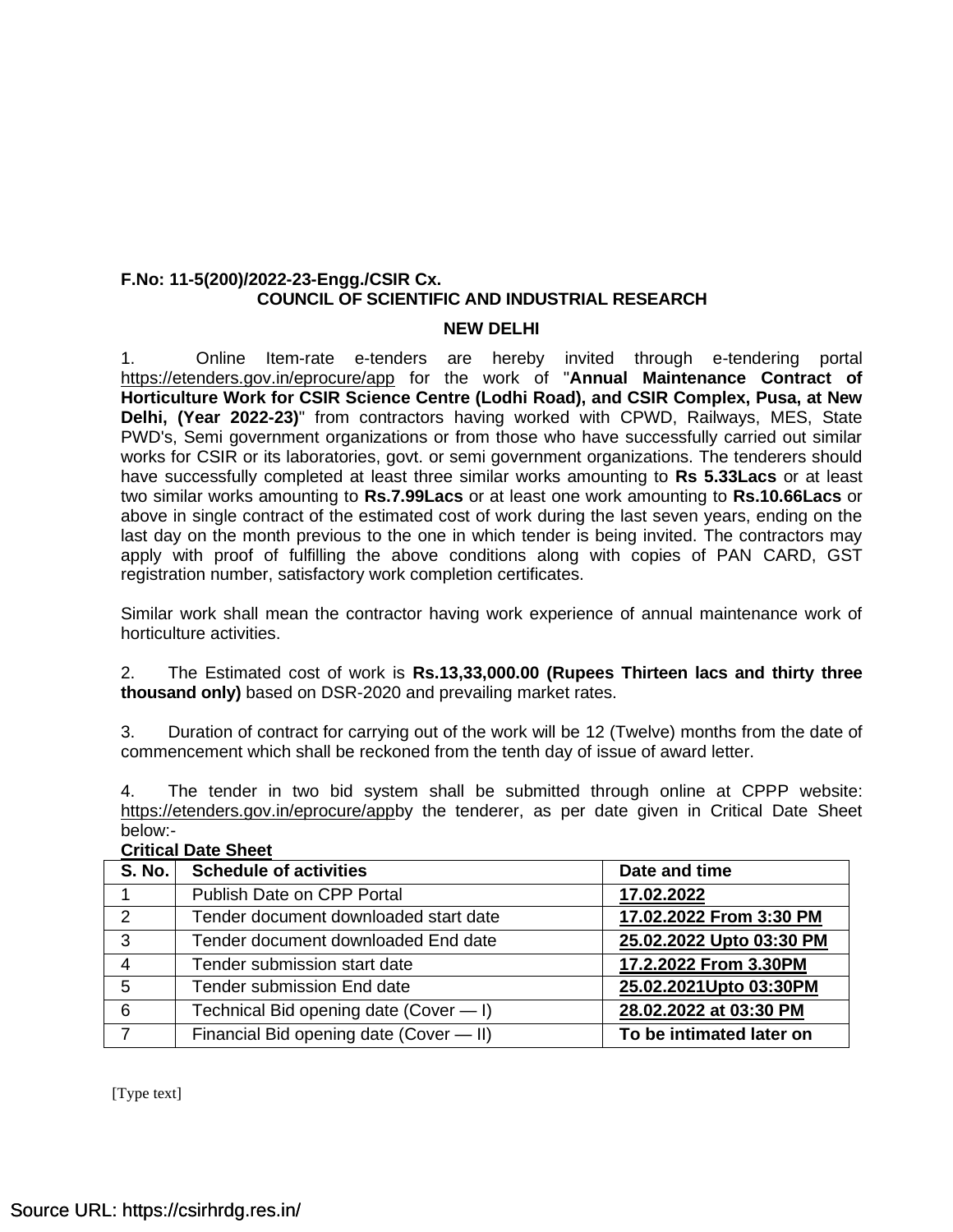5. Scanned copies of Tender Fee (non-refundable) of Rs 500/- (Rupees Five hundred only) and Earnest Money Deposit amounting to Rs 26,700.00 (Rupees Twenty six thousand seven hundred only), deposited through **RTGS / NEFT in favour of Under Secretory, CSIR Complex (Saving Account No. 91002010030022; IFSC Code- CNRB0019100 of Canara Bank, NPL, Pusa, New Delhi.)** shall be uploaded in Cover-I of the tender. **Tenders received without tender cost and earnest money deposit will not be considered.**

6. The tenderer is to indicate the name & telephone numbers of issuing agency of the completion certificates to enable the verification of the documents, if necessary. It may be noted that even after opening of price bid, the credential submitted found to be false/forged the offer submitted shall be rejected out rightly. No further clarification will be sought from the tenderers.

7. The employer does not bind himself to accept the lowest or any tender and reserves to himself the right of accepting the whole or any part of the tender and the tenderer shall be bound to perform the same at the rates quoted by him.

8. No tenderer shall be permitted to tender for works in the concerned unit of C.S.I.R. in which a relative is posted in the grade between Controller of Administration and Junior Engineer, (both inclusive). He shall also intimate the name of persons who are working with him in any capacity or subsequently employed by him and who relatives are as mentioned above.

Note: A person shall be deemed to be a relative of another if, and only if, (a) they are members of a Hindu undivided family or (b) they are husband and wife or (c) the one is related to the other in the following manner: father, mother (including step mother), son (including step son), Son's wife, Daughter (including step daughter), Father's father, Son's son, Son's son's wife, Son's daughter, Son's daughter's husband, Daughter's husband, Daughter's son, Daughter's son's wife, Daughter's daughter, Daughter's daughter's husband, Brother (including step brother), Brother's wife, Sister (including step sister), Sister's husband.

9. Tenders submitted shall remain valid for a period of 90 days from the bid submission end date for the purpose of acceptance and award of work. Validity of the tender beyond 90 days from the bid submission end date shall be extended by mutual consent.

10. In e-tendering, tenderer can quote the rates in figure only. The rates in words, amount of each item and total is generated automatically. Therefore, the rate quoted by the tenderer in figure is to be taken as correct.

11.The tenderer should carefully see the contract drawings (as applicable) as no claim whatsoever will be entertained for any alleged ignorance thereof.

12. Before tendering, the tenderer shall inspect the site to fully acquaint himself about the conditions inplants etc., conditions affecting accommodations and movement of labour etc. required for the satisfactory execution of contract. No claim whatsoever on such accounts shall be entertained by the employer under any circumstances.

13. If any tenderer withdraws his tender within the validity period or makes any modification in terms and conditions of the tender, before the award of work, which are not acceptable to CSIR then CSIR shall, without prejudice to any other right or remedy, shall be at the liberty to forfeit 50 % (fifty percent) of the Earnest Money deposit absolutely. Further, the tenderer shall not be allowed to participate in the re-tendering process for this work.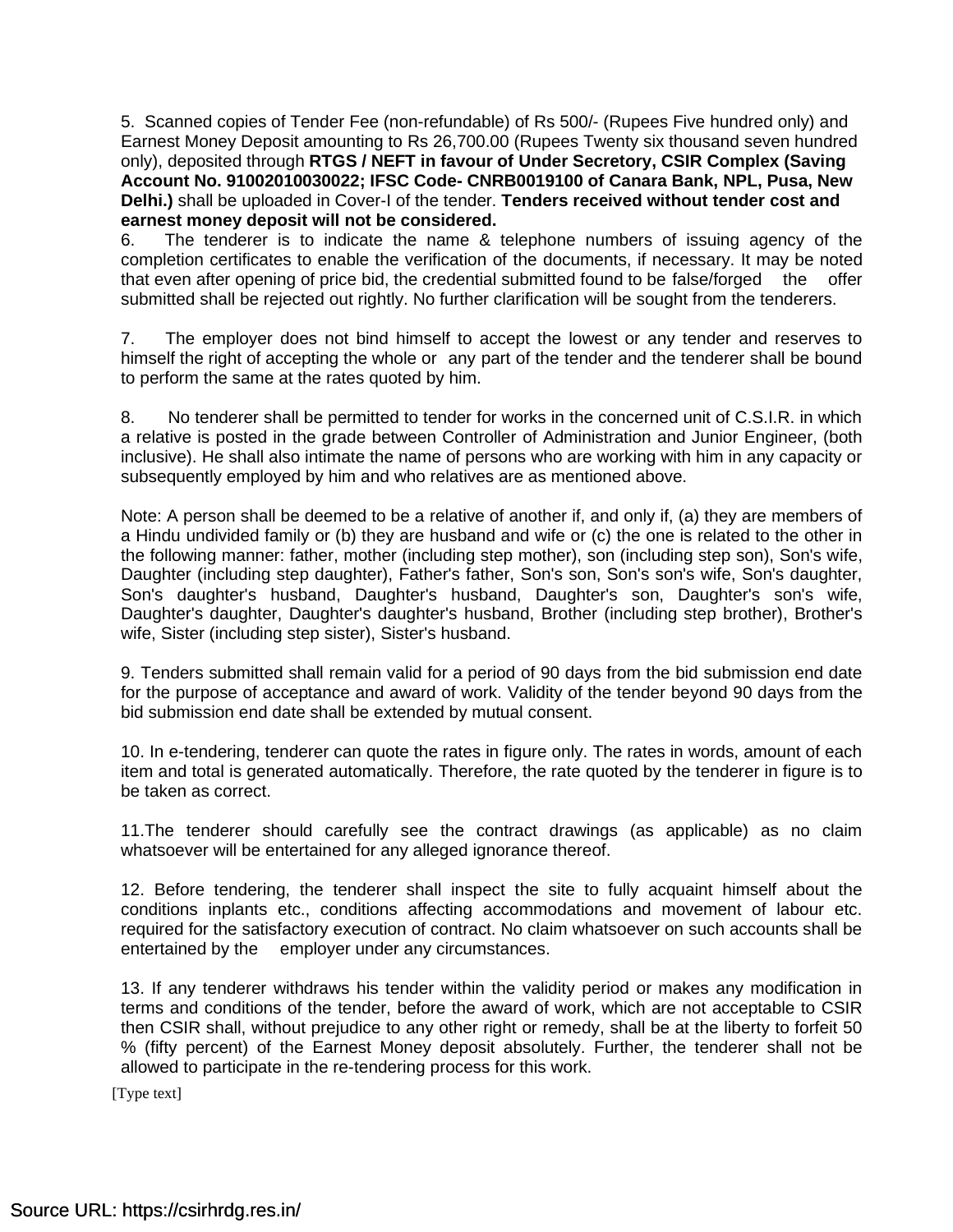14.100% Earnest Money will be forfeited if the contractor fails to commence the work within the stipulated period after the Award of the work.

15. Except writing rates in figure only, the tenderer should not write any conditions or make any changes, additions, alterations and modifications.

16. Some of the major provisions of General Conditions of Contract are given below. Interpretations however, shall be as given in the General Conditions of Contract.

a. **DEFECTS LIABILITY PERIOD** is of 01 Month from the date of completion as certified by the Engineer-In-Charge.

b. **Minimum value of work for the Intermediate Certificate:-** Interim certificate will be Rupees One Lakh. However, a lesser amount can be admitted for intermediate / interim certificate at the discretion of the Engineer-In-Charge.

c. **SECURITY DEPOSIT**: A sum @ 10 % of the gross amount of the bill shall be deducted from each running bill of the contractor till the sum along with sum already deposited as earnest money, amounts to 5 % of the tendered value of the work. **In addition, the contractor shall be required to deposit an amount equal to 3 % of the contract value as performance security as per Ministry of Finance, Department of Expenditure, Govt. of India vide O.M.No.F-9/4/2020-PPD dated 30.12.2021 within the period prescribed in the letter of award issued to him.**

d. **COMPENSATION:** Contractor shall pay, as compensation, an amount equal to 1% (one percent) or such smaller amount as Employer (whose decision in writing shall be final) may decide on the cost of whole work as shown in the agreement, for every week that the work remains un-commenced or unfinished or due quantity of work remains incomplete after the scheduled dates. Compensation to be paid shall not exceed 10% (Ten percent) of the contract amount as shown in the agreement.

17. For any queries relating to the Tender Document and the terms and conditions content therein should be addressed to SO (Engg), CSIR Complex, Pusa, New Delhi.

18. Clause No.28 of conditions of contract i.e. **"Escalation"** will not be applicable in this work.

19. The labours (Mali's) deployed by the contractor at site will be paid by the contractor on the basis of minimum wages as notified by Govt. of NCT of Delhi from time to time.

20. All tenderers should submit the proof of their Goods and Services Tax registration. Deduction of GST will be made from their running and final bill as per standard norms of the Government, if required. Contractors are requested to refer clause no.5 of General conditions of contract for quoting rates of tender items**.** The contractor shall quote their rates inclusive of all taxes i.e GST and Labour cess etc.

**21.** As the site of work is in restricted area, hence, there will be curb on traffic movements in specific hours. Nothing extra shall be paid on this account.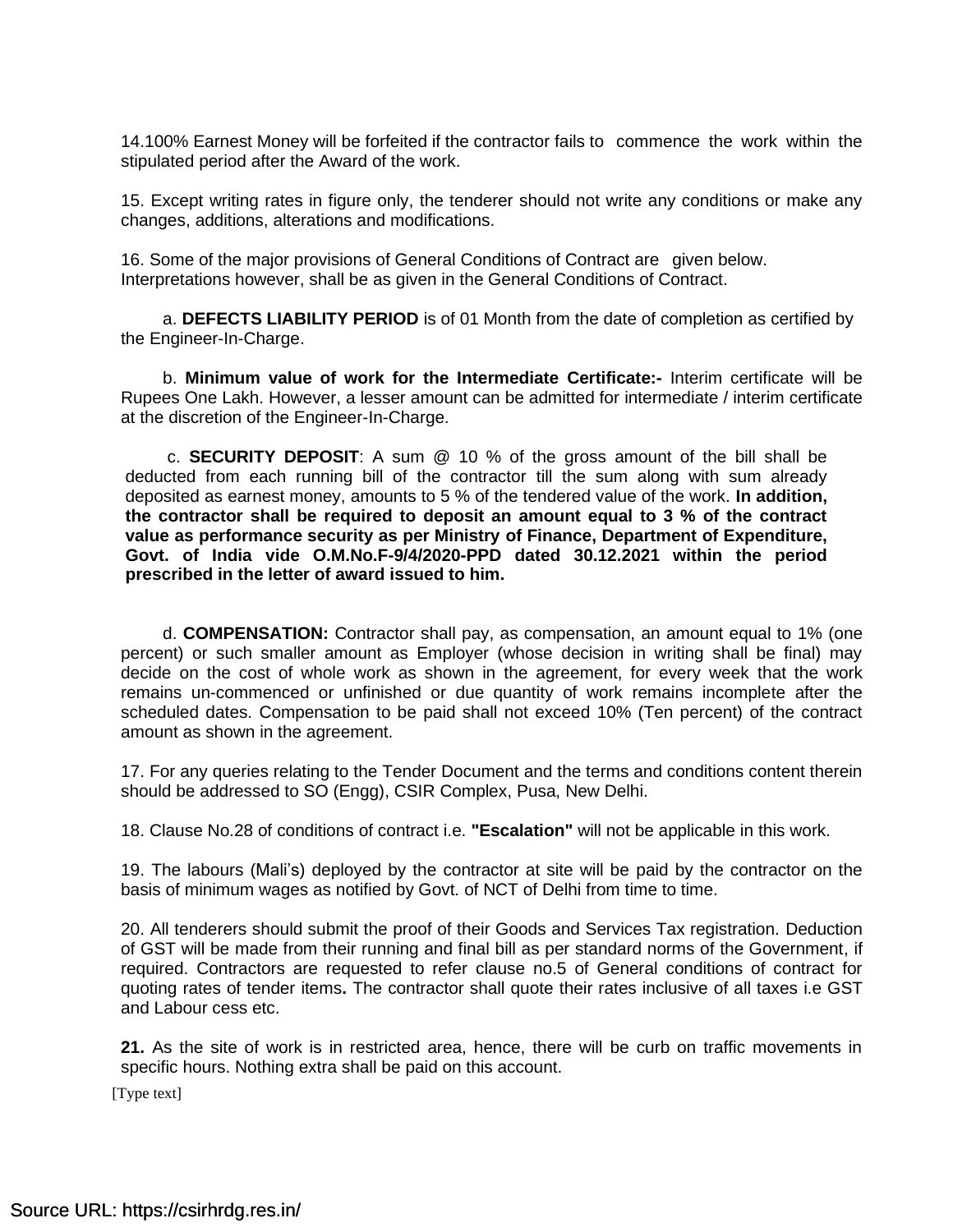22. Opening of Technical Bid (Cover: I)

(a) The Technical bid will be opened by **Tender Opening Committee (TOC) on 28.02.2022 at 03:30 PM,** in the office of Chief Engineer, ESD, CSIR Complex, Pusa, New Delhi-110012, in the presence of such intending tenderers or their authorized representatives who may wish to be present at that time. No claim or any grievances will be entertained what-so-ever by the Tender Opening Committee in this regard.

(b) The TOC, after evaluation of documents contained in Cover:I i.e. Technical Bid, will decide the eligible tenders, as per the criteria laid down in the NIT.

(c) The TOC will then open the Financial Bids of only eligible tenderers.

23. Opening of Financial Bid (Cover:II). The Cover:II of Eligible Tenderers shall be opened serially. The total amount quoted by the tenderers shall then be read out by the TOC for information of those present / participated.

24. Tender Liable for Rejection.

Tender is liable for outright rejection if on opening it is found that —

(a) The Tenderer has not strictly followed the procedure laid down for submission of tender.

- (b) If the tender is CONDITIONAL.
- (c) If the Tenderer has quoted his offer anywhere else other than specified place provided.
- (d) The Tenderer has not uploaded the documents or Failed to fill the prescribed format.
- (e) Any other ground as decided by the TOC in view of deviation from Tender Document.

25. The instructions for the submission of e-tender are available on the CPPP website i.e. <https://etenders.gov.in/eprocure/app> under the "Instruction for Online Bid Submission". All the intending tenderers are requested to go through these instructions before entering into the process of e-tendering and advised to visit again CPPP website regularly till closing date of submission of tender for any corrigendum/ addendum/ amendment. Manual tenders shall not be accepted.

26. The tenderer shall submit an undertaking as per Annexure:I on Firm letter head. The scanned copy of the Undertaking shall be uploaded in Cover:I and the Original Copy of the undertaking should be submitted before award of work to Engineering Services division.

SI. No. Cover-I Cover-II Cover-II Cover-II

27. List of documents to be scanned and uploaded in Cover: I & II are as per follows:

|               | Receipt of deposit of Tender Cost                  | Financial bid as per format<br>given in the tender<br>document. |
|---------------|----------------------------------------------------|-----------------------------------------------------------------|
| $\mathcal{P}$ | Receipt of deposit of EMD                          |                                                                 |
| 3             | Copies of experience certificates of similar works |                                                                 |
|               | completed satisfactorily as per NIT                |                                                                 |
|               | Copy of GST registration number                    |                                                                 |
| 5             | Copy of PAN Card                                   |                                                                 |
| 6             | Tender Acceptance Letter as per clause no.26       |                                                                 |
|               | above                                              |                                                                 |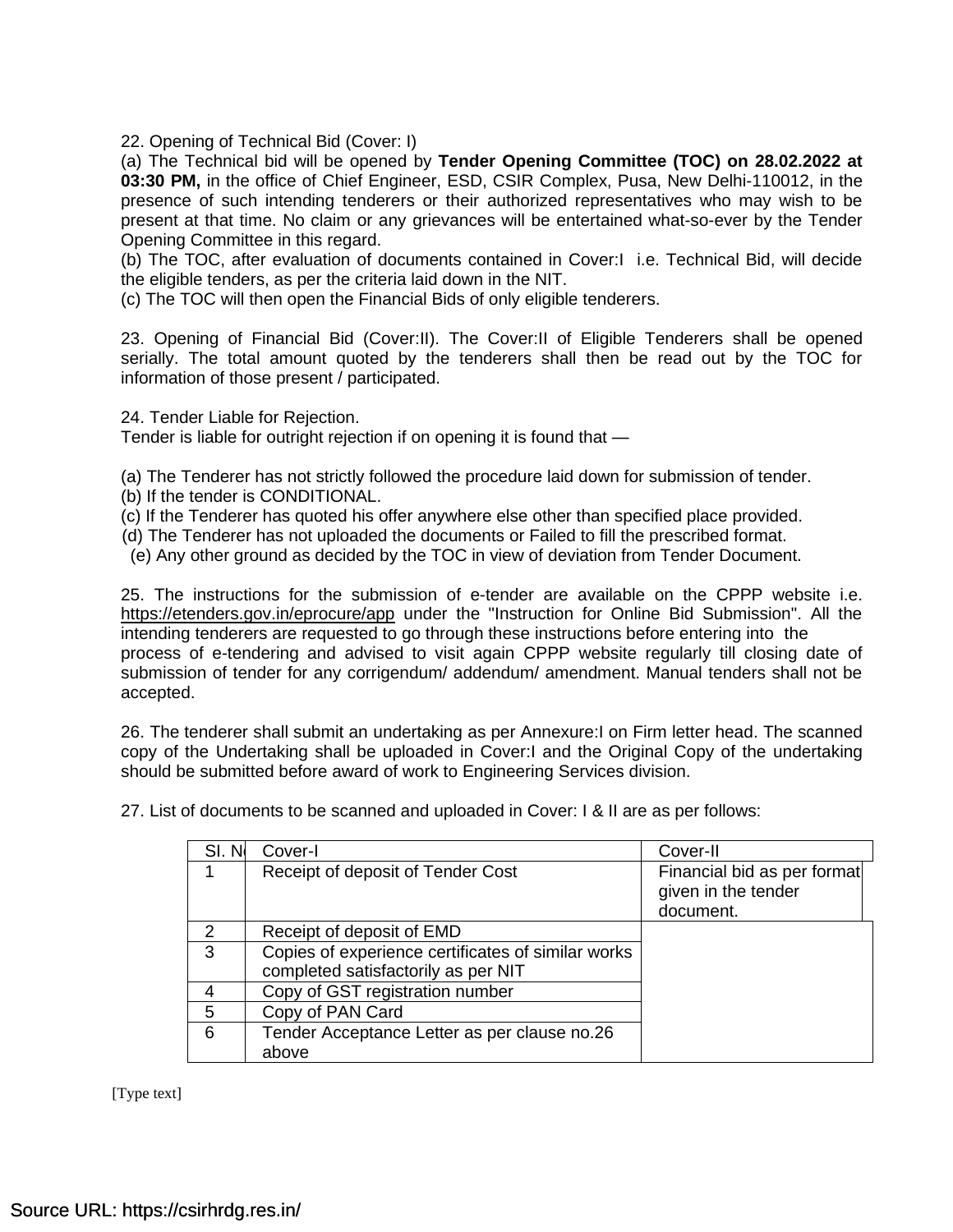**Annexure:- 1 TENDER ACCEPTANCE LETTER (To be given on Company Letter Head) Date: To, Chief Engineer, Engineering Services Division, CSIR Complex, Pusa, New Delhi- 110012.**

**Sub: Acceptance of Terms & Conditions of Tender.**

**Tender Reference No: 11-5(200)/2022-23-Engg./CSIR Cx.**

**Name of Tender/Work: Annual Maintenance Contract of Horticulture Work for CSIR Science Centre (Lodhi Road), and CSIR Complex, Pusa, at New Delhi, (Year 2022-23)**"

**Dear Sir,**

**1. I/ We have downloaded / obtained the tender document(s) for the above mentioned 'Tender/Work' from the web site(s) namely:** 

e-tendering portal<https://etenders.gov.in/eprocure/app> **as per your advertisement, given in the above mentioned website(s).**

**2. I / We hereby certify that I / we have read the entire terms and conditions of the tender documents(including all documents like GCC, Scope of work, annexure(s), schedule(s), Under taking letter etc., which form part of the contract agreement and I / we shall abide hereby by the terms / conditions / clauses contained therein.**

**3. The corrigendum (s) issued from time to time by your department / organization too have also been taken into consideration, while submitting this acceptance letter.**

**4. I / We hereby unconditionally accept the tender conditions of above mentioned tender document(s) / corrigendum(s) in its totality / entirety.**

**5. I / We do hereby declare that our Firm has not been blacklisted/ debarred by any Govt. Department/Public sector undertaking.**

**6. I / We certify that all information furnished by the our Firm is true & correct and in the event that the information is found to be incorrect/untrue or found violated, then your department / organization shall without giving any notice or reason therefore or summarily reject the bid or terminate the contract , without prejudice to any other rights or remedy including the forfeiture of the full said earnest money deposit absolutely.**

**Yours Faithfully, (Signature of the Bidder, with Official Seal)**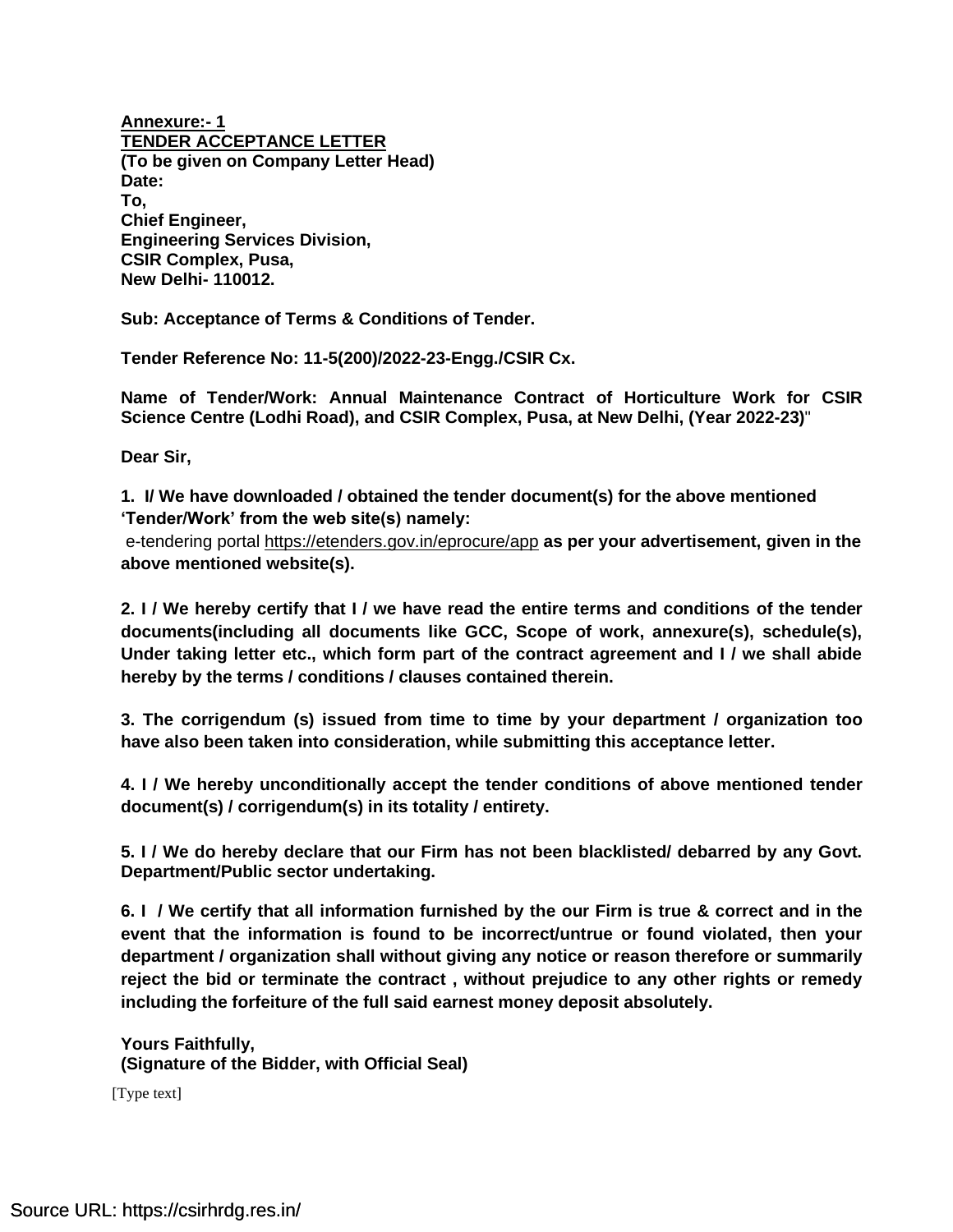## **वैज्ञानिक और अप्रसार अिुसंधाि पररषद िई नदल्ली**

# **एिआईटी (निनवदा आमंनित करिेकी सूचिा)**

- 1. सीएसआईआर विज्ञान केंद्र (लोधी रोड) और नई दिल्ली में सीएसआईआर कॉम्प्लेक्स, पूसा के लिए बागवानी कार्य के िावषयक रखरखाि अनुबंध (िषय2022-2023) के वलए **ऑिलाइि आइटम रेट इलेक्ट्र ॉनिक निनवदा** आमंवित **की जाती है।** डीएसआर-2020 और प्रचवलत बाजार िरों के आधार पर काम की अनुमावनत लागत 13,33,000 रुपये (केवल तेरह लाख रुपये और तैंतीस हजार रुपये) है। अर्नेस्ट मनी 26,700/- रुपये **(के वल छब्बीस हजार सात सौ रुपये)** हैऔर वनवििा शुल्क **500/- रुपयेहै। गैर वापसी योग्य)।** काम पूरा होनेका समर् **12 महीिेहै।**
- 2. पिछले सात वर्षों के दौरान सीपीडब्ल्यूडी, रेलवे, डाक और टेलीग्राफ विभाग, एमईएस, राज्य पीडब्ल्यूडी, अर्ध सरकारी संगठन या उन लोगों से जिन्होंने सीएसआईआर या इसकी प्रयोगशालाओं के लिए काम किया है और वजन्ोंनेवपछलेसात िषों के िौरान क्रमशः **10.66 लाख / 7.99 लाख / 5.3 लाख रुपये**और उससेअवधक की रावश के न्यूनतम 1 / 2 / 3 समान कार्ों को सफलतापूियक पूरा वकर्ा है, उन्ेंउपरोक्त शतों **को पूरा करिेके प्रमाण के साथ लागूकरिेकी आवश्यकता है। जीएसटी पंजीकरण, पैि कार्ड, पंजीकरण और कायडपूरा करिेके प्रमाण पि की प्रनतयां।**
- **3.** वनवििा डाउनलोड की जाएगी और के िल **17.02.2022 (3.30PM) से 25.02.2022 तक https://etenders.gov.in/eprocure/app से दोपहर 3.30 बजे तक** ऑनलाइन जमा की जाएगी**.**  तकनीकी बोली **28.02.2022 को दोपहर 3.30 बजे**खोली जाएगी।

**4.** एनआईटी भी हमारी िेबसाइट www.csirhrdg.res.in पर िेखा जा सकता **[है](http://www.csirhrdg.res.in/)**

**मुख्य अनियंता**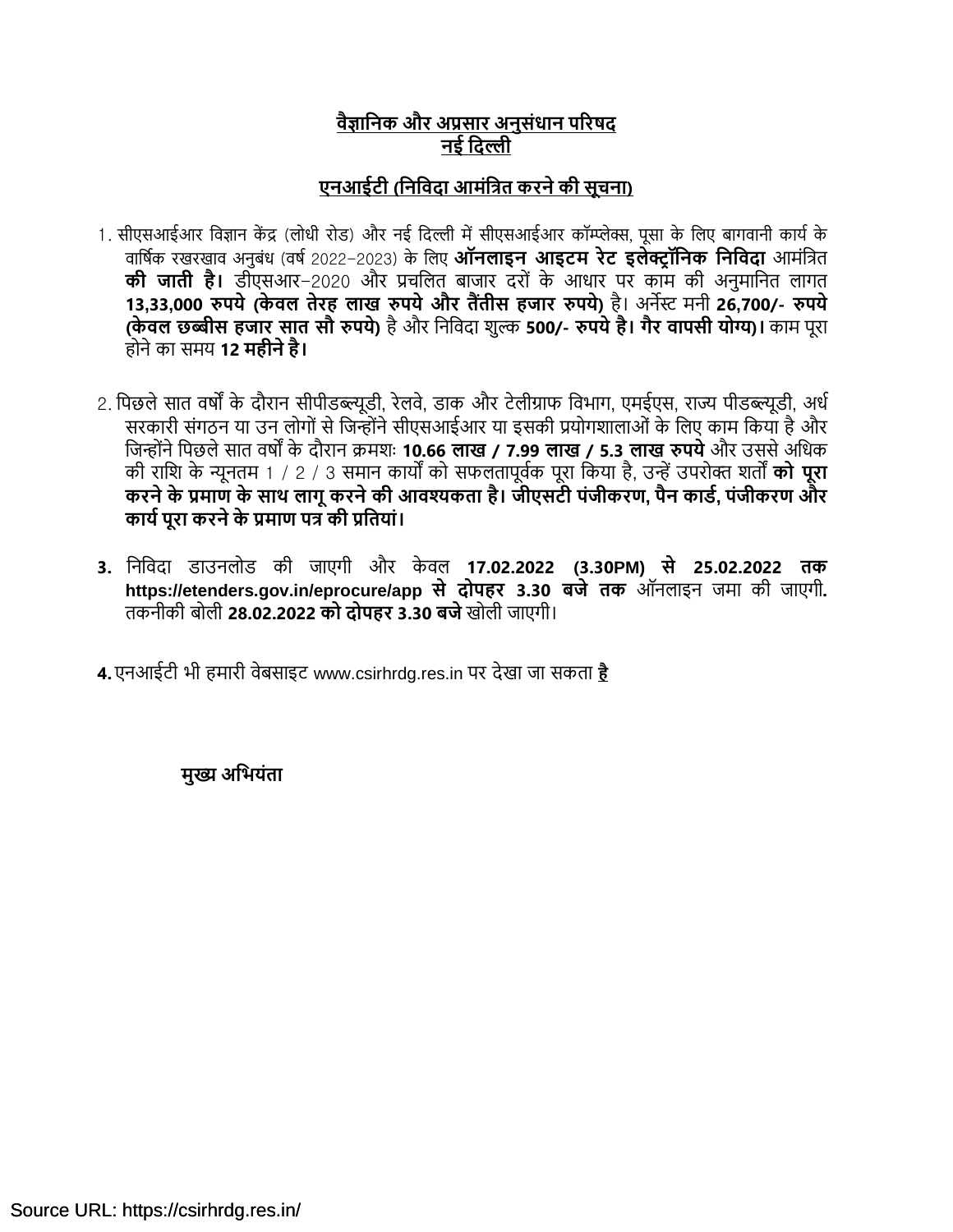### **F.No: 11-5(200)/2022-23-Engg./CSIR Cx.**

### **वैज्ञानिक और औद्योनगक अिुसंधाि पररषद**

### **िई नदल्ली**

1. सीपीडब्ल्यूडी, रेलवे, एमईएस, राज्य पीडब्ल्यूडी, अर्ध सरकारी संगठनों के साथ काम करने वाले ठे के िारों से "सीएसआईआर विज्ञान कें द्र (लोधी रोड), और सीएसआईआर कॉम्प्लेक्स, पूसा के वलए बागवानी कार्य का वार्षिक रखरखाव अनुबंध, (वर्ष 2022-23)" के काम के लिए ई-टेंडरिंग पोर्टल https://etenders.gov.in/eprocure/app के माध्यम सेऑनलाइन आइटम-रेट **ई-टेंर्र** आमंवित वकए जातेहैं। सीएसआईआर या इसकी प्रयोगशालाओं, सरकारी या अर्ध सरकारी संगठनों के लिए काम करता है। निविदाकर्ताओं को वपछलेसात िषों के िौरान कार्यकी अनुमावनत लागत के एकल अनुबंध में**5.33 लाख रुपये**की रावश के कम सेकम तीन समान कार्ों र्ा **7.99 लाख रुपये**की रावश के कम सेकम िो समान कार्ों र्ा **10.66 लाख रुपये**र्ा उससे अधिक की राशि के कम से कम एक कार्य को सफलतापूर्वक पूरा करना चाहिए था, जो उस महीने के अंतिम दिन समाप्त होता है जिसमें निविदा आमंत्रित की जा रही है। ठेकेदार उपरोक्त शर्तों को पूरा करने के प्रमाण के साथ पैन कार्ड, जीएसटी पंजीकरण संख्या, संतोषजनक कार्य पूर्णता प्रमाण पत्र की प्रतियों के साथ आवेदन कर सकतेहैं।

इसी तरह के काम का मतलब ठेकेदार को बागवानी गतिविधियों के वार्षिक रखरखाव कार्य का कार्य अनुभव होगा।

2. काम की अनुमावनत लागत डीएसआर -**2020 और प्रचनलत बाजार दरो ंके आधार पर 13,33,000.00 रुपये (के वल तेरह लाख और तैंतीस हजार रुपये)** है।

3. कार्य को पूरा करने के लिए अनुबंध की अवधि प्रारंभ होने की तारीख से 12 (बारह) महीने होगी, जिसे पुरस्कार पत्र जारी करने के दसवें दिन से गिना जाएगा।

4. दो बोली प्रणाली में निविदा सीपीपीपी वेबसाइट पर ऑनलाइन के माध्यम से प्रस्तुत की जाएगी: <https://etenders.gov.in/eprocure/app> निविदाकर्ता द्वारा, नीचे दिए गए महत्वपूर्ण डेट शीट में दी गई तारीख के अनुसार:-

| <b>אדיאוויטו וע</b> יוואי א |                                         |                                     |
|-----------------------------|-----------------------------------------|-------------------------------------|
|                             | S. No.   गतिविधियों की अनुसूची          | दिनांक और समय                       |
|                             | CPP पोर्टल पर दिनांक प्रकाशित करें      | 17.02.2022                          |
| $\mathcal{D}$               | निविदा दस्तावेज़ डाउनलोड प्रारंभ दिनांक | <u>17.02.2022 से 3:30 बजे से </u>   |
| 3                           | निविदा दस्तावेज़ डाउनलोड समाप्ति दिनांक | 25.02.2022 तक 03:30 बजे तक          |
| 4                           | निविदा प्रस्तुत करने की प्रारंभ तिथि    | 17.2.2022 से 3.30 PM                |
| 5                           | निविदा सबमिशन समाप्ति दिनांक            | <u>25.02.2021अप टू 03:30 बजे तर</u> |

# **महत्वपूणडनदिांक पिक**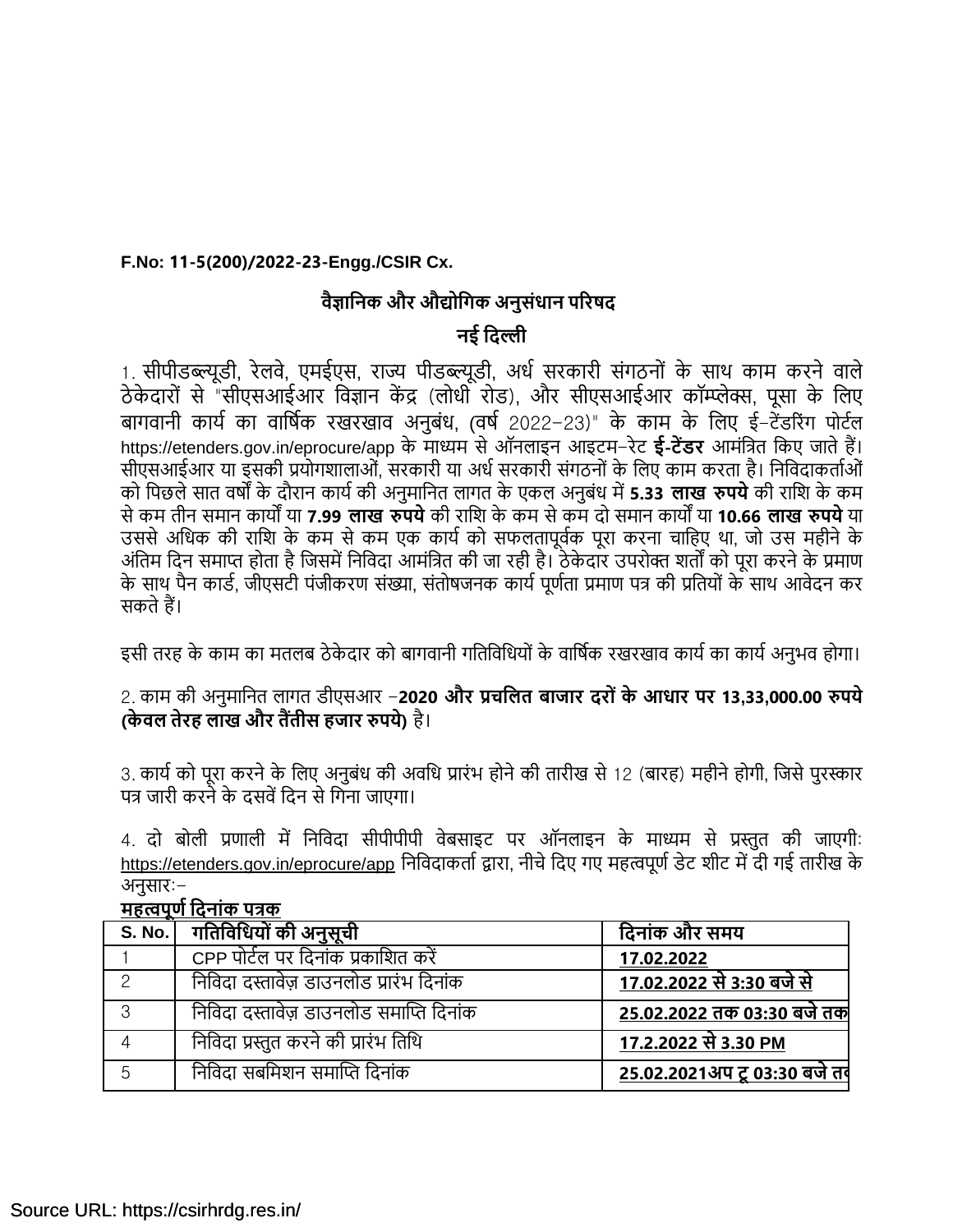| तकनीकी बोली खोलने की तारीख (कवर – ।)   | 28.02.2022 पर 03:30 प्रधानमंत्री |
|----------------------------------------|----------------------------------|
| वित्तीय बोली खोलने की तारीख (कवर – II) | बाद में सूचित किया जाना चाहिए    |

5. 500/– रुपये (केवल पांच सौ रुपये) के निविदा शुल्क (गैर–वापसी योग्य) और 26,700.00 रुपये (केवल छब्बीस हजार सात सौ रुपर्े) की अनेस्ट मनी वडपॉवजट की स्कै न की गई प्रवतर्ां**, आरटीजीएस / एिईएफटी के माध्यम सेअंर्र सेक्रे टरी, सीएसआईआर कॉम्प्लेक्स (बचत खाता संख्या 91002010030022) के पक्ष में जमा की गई; IFSC कोर्- के िरा बैंक, NPL, पूसा, िई नदल्ली का CNRB0019100.)** वनवििा के किर-I में अपलोड वकर्ा जाएगा। **नबिा टेंर्र लागत और बयािा रानि जमा नकए प्राप्त निनवदाओं पर नवचार िही ंनकया जाएगा।**

6. निविदाकर्ता को यदि आवश्यक हो तो दस्तावेजों के सत्यापन को सक्षम करने के लिए पूर्णता प्रमाण पत्र जारी करने वाली एजेंसी के नाम और टेलीफोन नंबरों को इंगित करना है। यह ध्यान दिया जा सकता है कि मूल्य बोली खोलने के बाद भी, प्रस्तुत किए गए क्रेडेंशियल को गलत / जाली पाया गया प्रस्ताव प्रस्तुत किया गया है, सही ढंग से खारिज कर दिया जाएगा। निविदाकर्ताओं से और कोई स्पष्टीकरण नहीं मांगा जाएगा।

7. नियोक्ता अपने आप को सबसे कम या किसी भी निविदा को स्वीकार करने के लिए बाध्य नहीं करता है और खुद को निविदा के पूरे या किसी भी हिस्से को स्वीकार करने का अधिकार सुरक्षित रखता है और निविदाकर्ता उसके द्वारा उद्धृत दरों पर ऐसा करने के लिए बाध्य होगा।

8. किसी भी निविदाकर्ता को सीएसआर की संबंधित इकाई में कार्यों के लिए निविदा करने की अनुमति नहीं दी जाएगी, जिसमें एक रिश्तेदार प्रशासन नियंत्रक और जूनियर इंजीनियर के बीच ग्रेड में तैनात है, (दोनों समावेशी)। वह उन व्यक्तियों के नाम भी सूचित करेगा जो उसके साथ किसी भी क्षमता में काम कर रहे हैं या बाद में उसके द्वारा नियोजित किए गए हैं और जो रिश्तेदार ऊपर बताए गए हैं।

नोट: एक व्यक्ति को दूसरे का रिश्तेदार माना जाएगा, और केवल यदि, (ए) वे एक हिंदू अविभाजित परिवार के सदस्य हैं या (बी) वे पति और पत्नी हैं या (सी) एक दूसरे से निम्नलिखित तरीके से संबंधित है: पिता, मां (सौतेली मां सहित), बेटा (सौतेले बेटे सहित), बेटे की पत्नी, बेटी (सौतेली बेटी सहित), पिता के पिता, बेटे का बेटा, बेटे के बेटे की पत्नी, बेटेकी बेटी, बेटेकी बेटी का पवत, बेटी का पवत, बेटी का बेटा, बेटी के बेटेकी पत्नी, बेटी की बेटी, बेटी की बेटी का पति, भाई (सौतेले भाई सहित), भाई की पत्नी, बहन (सौतेली बहन सहित), बहन का पति।

9. प्रस्तुत निविदाएं स्वीकृति और कार्य के पुरस्कार के उद्देश्य से बोली जमा करने की अंतिम तिथि से 90 दिनों की अवधि के लिए वैध रहेंगी। निविदा की वैधता बोली जमा करने की अंतिम तिथि से 90 दिनों से अधिक की अवधि आपसी सहमवत सेबढाई जाएगी।

10. ई-टेंडरिंग में, निविदाकर्ता केवल आंकडे में दरों को उदधृत कर सकता है। शब्दों में दरें, प्रत्येक आइटम की मात्रा और कुल स्वचालित रूप से उत्पन्न होता है। इसलिए, निविदाकर्ता द्वारा आकृति में उद्धृत दर को सही माना जाना चावहए।

11. निविदाकर्ता को अनुबंध चित्रों (जैसा लागू हो) को ध्यान से देखना चाहिए क्योंकि किसी भी कथित अज्ञानता के लिए किसी भी दावे पर विचार नहीं किया जाएगा।

12. निविदा देने से पहले, निविदाकर्ता संयंत्रों आदि में शर्तों, आवासों को प्रभावित करने वाली स्थितियों और अनुबंध के संतोषजनक निष्पादन के लिए आवश्यक श्रम आदि की आवाजाही आदि के बारे में पूरी तरह से परिचित होने के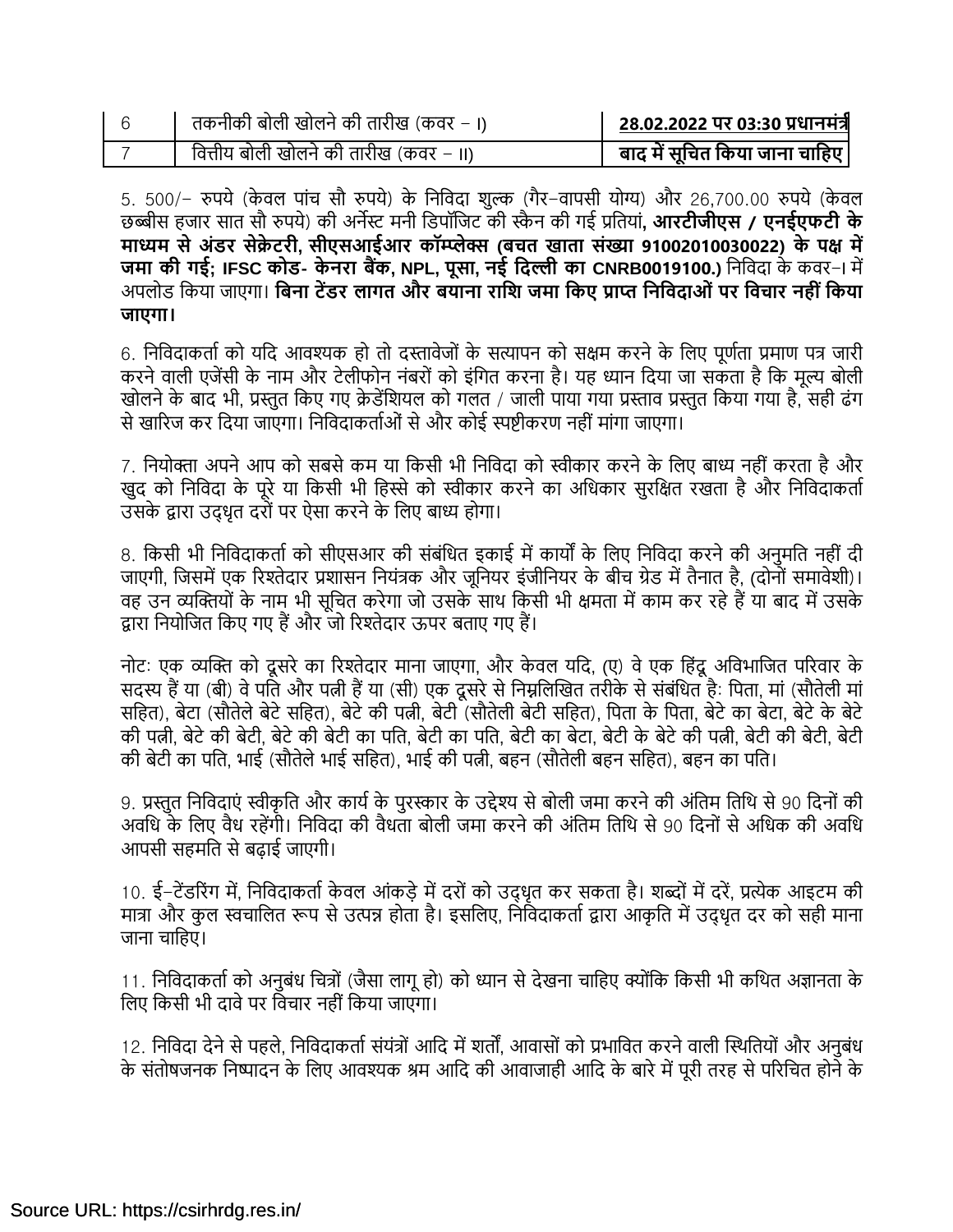लिए स्थल का निरीक्षण करेगा। ऐसे खातों पर किसी भी दावे को किसी भी परिस्थिति में नियोक्ता द्वारा स्वीकार नहीं वकर्ा जाएगा।

13. यदि कोई निविदाकर्ता वैधता अवधि के भीतर अपनी निविदा वापस ले लेता है या कार्य के अवार्ड से पहले निविदा के नियमों और शर्तों में कोई संशोधन करता है, जो सीएसआईआर को स्वीकार्य नहीं है. तो सीएसआईआर, वकसी अन्य अवधकार र्ा उपार् के वलए पूिायग्रह के वबना, अनेस्ट मनी जमा का 50% (पचास प्रवतशत) पूरी तरह से जब्त करने की स्वतंत्रता पर होगा। इसके अलावा, निविदाकर्ता को इस कार्य के लिए पन: निविदा प्रक्रिया में भाग लेनेकी अनुमवत नही ंिी जाएगी।

यदि ठेकेदार कार्य अवार्ड के बाद निर्धारित अवधि के भीतर कार्य शुरू करने में विफल रहता है तो 14.100% बर्ाना रावश जब्त कर ली जाएगी।

15. केवल आंकडे में दरों को लिखने के अलावा, निविदाकर्ता को कोई शर्त नहीं लिखनी चाहिए या कोई भी परिवर्तन, परिवर्धन, परिवर्तन और संशोधन नहीं करना चाहिए।

16. संविदा की सामान्य शर्तों के कुछ प्रमुख उपबंध नीचे दिए गए हैं। व्याख्याएं हालांकि, अनुबंध की सामान्य शर्तों में दी गई के रूप में होंगी।

a. **दोष देयता अवनध** इंजीवनर्र-प्रभारी द्वारा प्रमावणत के रूप मेंपूरा होनेकी तारीख से01 महीनेकी है।

b. **इंटरमीनर्एट प्रमाणपि के नलए काम का न्यूितम मूल्य:-** अंतररम प्रमाण पि एक लाख रुपर्ेहोगा। तथापि, इंजीनियर-प्रभारी के विवेक पर मध्यवर्ती/अंतरिम प्रमाण पत्र के लिए कम राशि को स्वीकार किया जा सकता है।

c. **प्रनतिूनत जमा**: वबल की सकल रावश के 10% की िर सेएक रावश ठे के िार के प्रत्येक चल रहे बिल से तब तक काट ली जाएगी जब तक कि पहले से ही बयाना धन के रूप में जमा राशि के साथ राशि, काम के वनवििा मूल्य का 5% नही ं है। **इसके अलावा, ठेके दार को नवत्त मंिालय, व्यय नविाग, िारत सरकार के अिुसार निष्पादि सुरक्षा के रूप मेंअिुबंध मूल्य के 3% के बराबर रानि को उसेजारी नकए गए पुरस्कार पि मेंनिधाडररत अवनध के िीतर नदिांक 30.12.2021 के ओ.M.िंबर एफ-9/4/2020- पीपीर्ी के माध्यम सेजमा करिा होगा।**

d. **मुआवजा:** ठेकेदार मुआवजे के रूप में, 1% (एक प्रतिशत) के बराबर राशि या नियोक्ता के रूप में इतनी छोटी राशि का भुगतान करेगा (जिसका लिखित में निर्णय अंतिम होगा) पूरे काम की लागत पर निर्णय ले सकता है जैसा कि समझौते में दिखाया गया है, हर सप्ताह के लिए कि काम अन–स्टार्ट या अधूरा रहता है या काम की देय मात्रा निर्धारित तिथियों के बाद अधूरी रहती है। भुगतान किए जाने वाले मुआवजे को अनुबंध राशि के 10% (दस प्रतिशत) से अधिक नहीं होना चाहिए जैसा कि समझौते में दिखाया गया है।

17. निविदा दस्तावेज से संबंधित किसी भी प्रश्न के लिए और उसमें निबंधन और शर्तों की विषय-वस्तु को एसओ (इंजी), सीएसआईआर कॉम्प्लेक्स, पूसा, नई विल्ली को संबोवधत वकर्ा जाना चावहए।

18. Clause No.28 of conditions of contract i.e. **"Escalation"** will not be applicable in this work.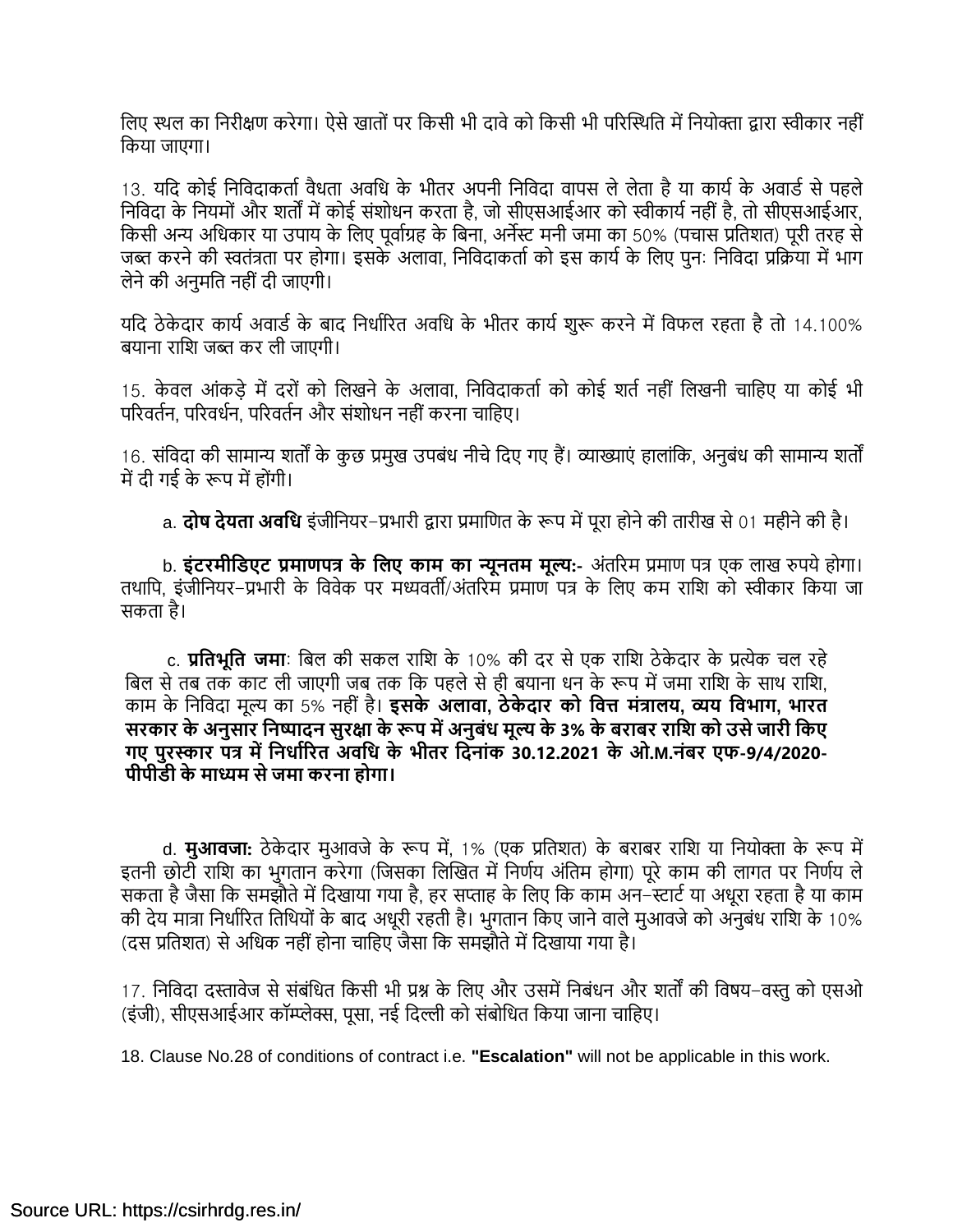19. The labours (Mali's) deployed by the contractor at site will be paid by the contractor on the basis of minimum wages as notified by Govt. of NCT of Delhi from time to time.

20. All tenderers should submit the proof of their Goods and Services Tax registration. Deduction of GST will be made from their running and final bill as per standard norms of the Government, if required. Contractors are requested to refer clause no.5 of General conditions of contract for quoting rates of tender items**.** The contractor shall quote their rates inclusive of all taxes i.e GST and Labour cess etc.

**21.** As the site of work is in restricted area, hence, there will be curb on traffic movements in specific hours. Nothing extra shall be paid on this account.

22. Opening of Technical Bid (Cover: I)

(a) The Technical bid will be opened by **Tender Opening Committee (TOC) on 28.02.2022 at 03:30 PM,** in the office of Chief Engineer, ESD, CSIR Complex, Pusa, New Delhi-110012, in the presence of such intending tenderers or their authorized representatives who may wish to be present at that time. No claim or any grievances will be entertained what-so-ever by the Tender Opening Committee in this regard.

(b) The TOC, after evaluation of documents contained in Cover:I i.e. Technical Bid, will decide the eligible tenders, as per the criteria laid down in the NIT.

(c) The TOC will then open the Financial Bids of only eligible tenderers.

23. Opening of Financial Bid (Cover:II). The Cover:II of Eligible Tenderers shall be opened serially. The total amount quoted by the tenderers shall then be read out by the TOC for information of those present / participated.

24. Tender Liable for Rejection.

Tender is liable for outright rejection if on opening it is found that —

(a) The Tenderer has not strictly followed the procedure laid down for submission of tender.

- (b) If the tender is CONDITIONAL.
- (c) If the Tenderer has quoted his offer anywhere else other than specified place provided.
- (d) The Tenderer has not uploaded the documents or Failed to fill the prescribed format.
- (e) Any other ground as decided by the TOC in view of deviation from Tender Document.

25. The instructions for the submission of e-tender are available on the CPPP website i.e. <https://etenders.gov.in/eprocure/app> under the "Instruction for Online Bid Submission". All the intending tenderers are requested to go through these instructions before entering into the process of e-tendering and advised to visit again CPPP website regularly till closing date of submission of tender for any corrigendum/ addendum/ amendment. Manual tenders shall not be accepted.

26. The tenderer shall submit an undertaking as per Annexure:I on Firm letter head. The scanned copy of the Undertaking shall be uploaded in Cover:I and the Original Copy of the undertaking should be submitted before award of work to Engineering Services division.

27. List of documents to be scanned and uploaded in Cover: I & II are as per follows:

| SI. N | Cover-I                           | Cover-II                  |  |
|-------|-----------------------------------|---------------------------|--|
|       | Receipt of deposit of Tender Cost | Financial bid as per form |  |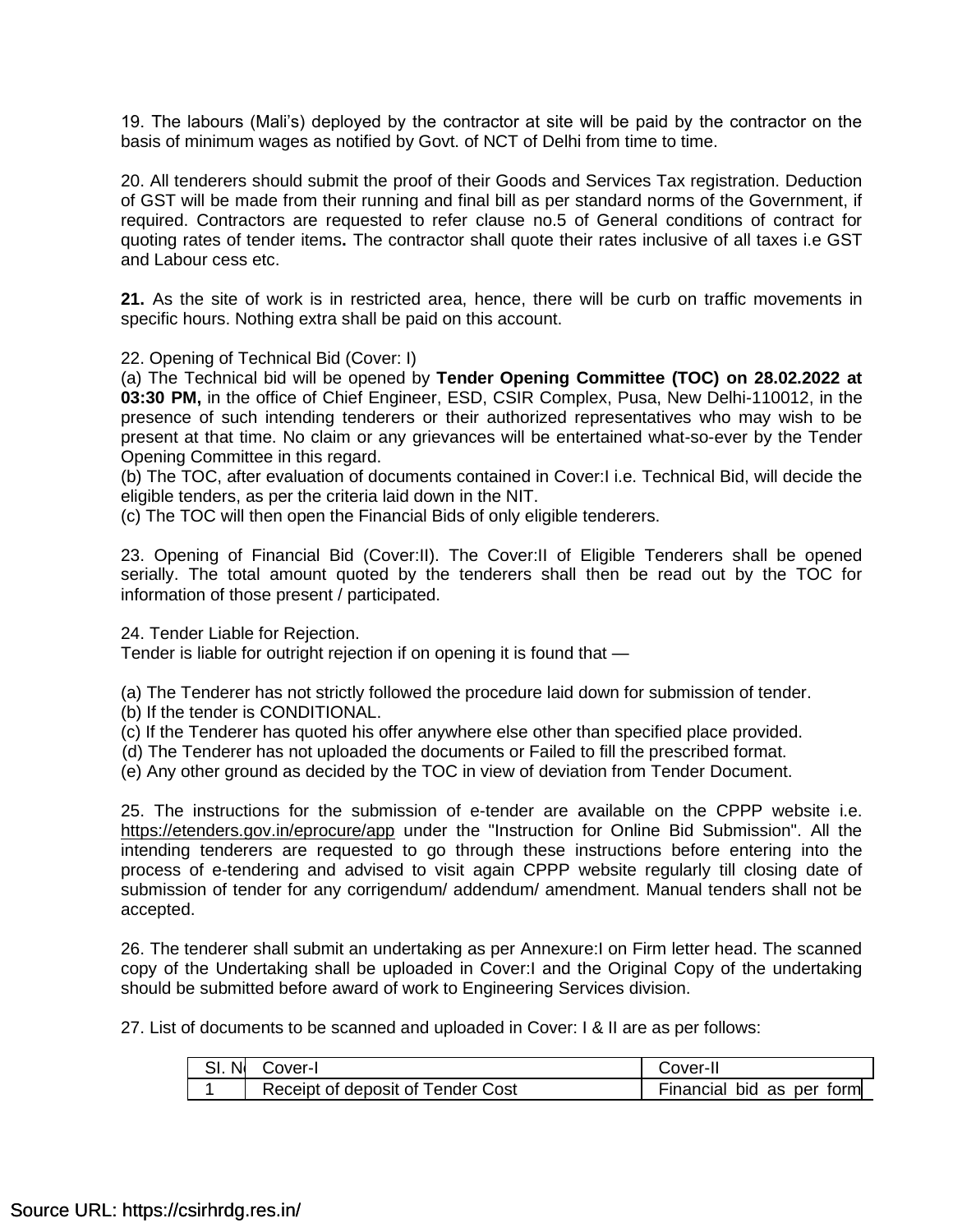|               |                                                                                          | given in the<br>document. | tend |
|---------------|------------------------------------------------------------------------------------------|---------------------------|------|
| $\mathcal{P}$ | Receipt of deposit of EMD                                                                |                           |      |
| 3             | Copies of experience certificates of similar worl<br>completed satisfactorily as per NIT |                           |      |
| 4             | Copy of GST registration number                                                          |                           |      |
| 5             | Copy of PAN Card                                                                         |                           |      |
| 6             | Tender Acceptance Letter as per clause no.2<br>above                                     |                           |      |

**Annexure:- 1 TENDER ACCEPTANCE LETTER (To be given on Company Letter Head) Date: To, Chief Engineer, Engineering Services Division, CSIR Complex, Pusa, New Delhi- 110012.**

**Sub: Acceptance of Terms & Conditions of Tender.**

**Tender Reference No: 11-5(200)/2022-23-Engg./CSIR Cx.**

**Name of Tender/Work: Annual Maintenance Contract of Horticulture Work for CSIR Science Centre (Lodhi Road), and CSIR Complex, Pusa, at New Delhi, (Year 2022-23)**"

**Dear Sir,**

**1. I/ We have downloaded / obtained the tender document(s) for the above mentioned 'Tender/Work' from the web site(s) namely:** 

e-tendering portal<https://etenders.gov.in/eprocure/app> **as per your advertisement, given in the above mentioned website(s).**

**2. I / We hereby certify that I / we have read the entire terms and conditions of the tender documents(including all documents like GCC, Scope of work, annexure(s), schedule(s), Under taking letter etc., which form part of the contract agreement and I / we shall abide hereby by the terms / conditions / clauses contained therein.**

**3. The corrigendum (s) issued from time to time by your department / organization too have also been taken into consideration, while submitting this acceptance letter.**